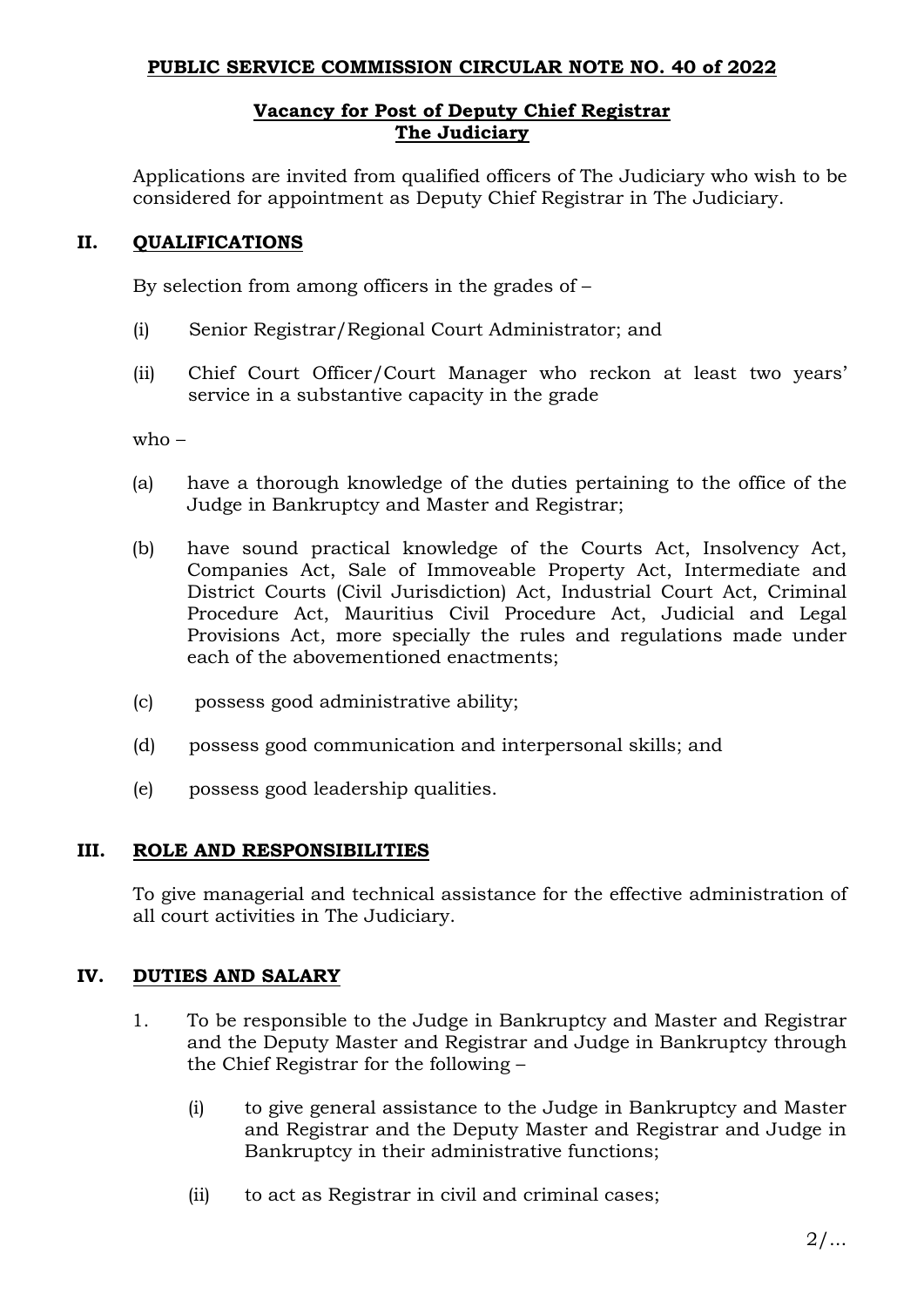- (iii) to deputise for and take over the Chief Registrar's responsibilities during the latter's absence;
- (iv) to receive petitions and bonds, as and when required;
- (v) to assist in making arrangements for the holding of examinations prescribed for Court Ushers;
- (vi) to initial traders' book;
- (vii) to liaise with authorities concerned on personnel matters pertaining to the Court Officer Cadre, as may be required;
- (viii) to act as Commissioner of Oaths; and
- (ix) to tax costs.
- 2. To use ICT in the performance of his duties.
- 3. To perform such other duties directly related to the main duties listed above or related to the delivery of the output and results expected from the Deputy Chief Registrar in the roles ascribed to him.

The permanent and pensionable post carries salary in scale Rs 44,800 x 1,300 – 46,100 x 1,575 – 49,250 x 1,650 – 54,200 x 1,700 – 64,400 x 1,800 – 69,800 x 2,000 – 73,800 a month.

## **V. MODE OF APPLICATION**

1. Qualified candidates should submit their application electronically *via* the website of the Public Service Commission at the following address:

#### **https://psc.govmu.org**

- 2. Candidates are requested to follow the procedures that can be accessed through the "**How to Apply**" option on the above address.
- 3. Candidates **should** also submit a printed copy of their Application Form, **duly signed**, through the Judge in Bankruptcy and Master and Registrar.
- 4. For queries regarding **Username and Password**, the Government Online Centre (GOC) may be contacted on the e-mail address **[support@ncb.mu](mailto:support@ncb.mu)** or on phone number **454 9955**.
- 5. For **technical support and other queries**, the helpdesk of the Public Service Commission may be contacted on the e-mail address **[pdsc@govmu.org](mailto:pdsc@govmu.org)** or phone number **670 9705** or fax number **670 3417**.